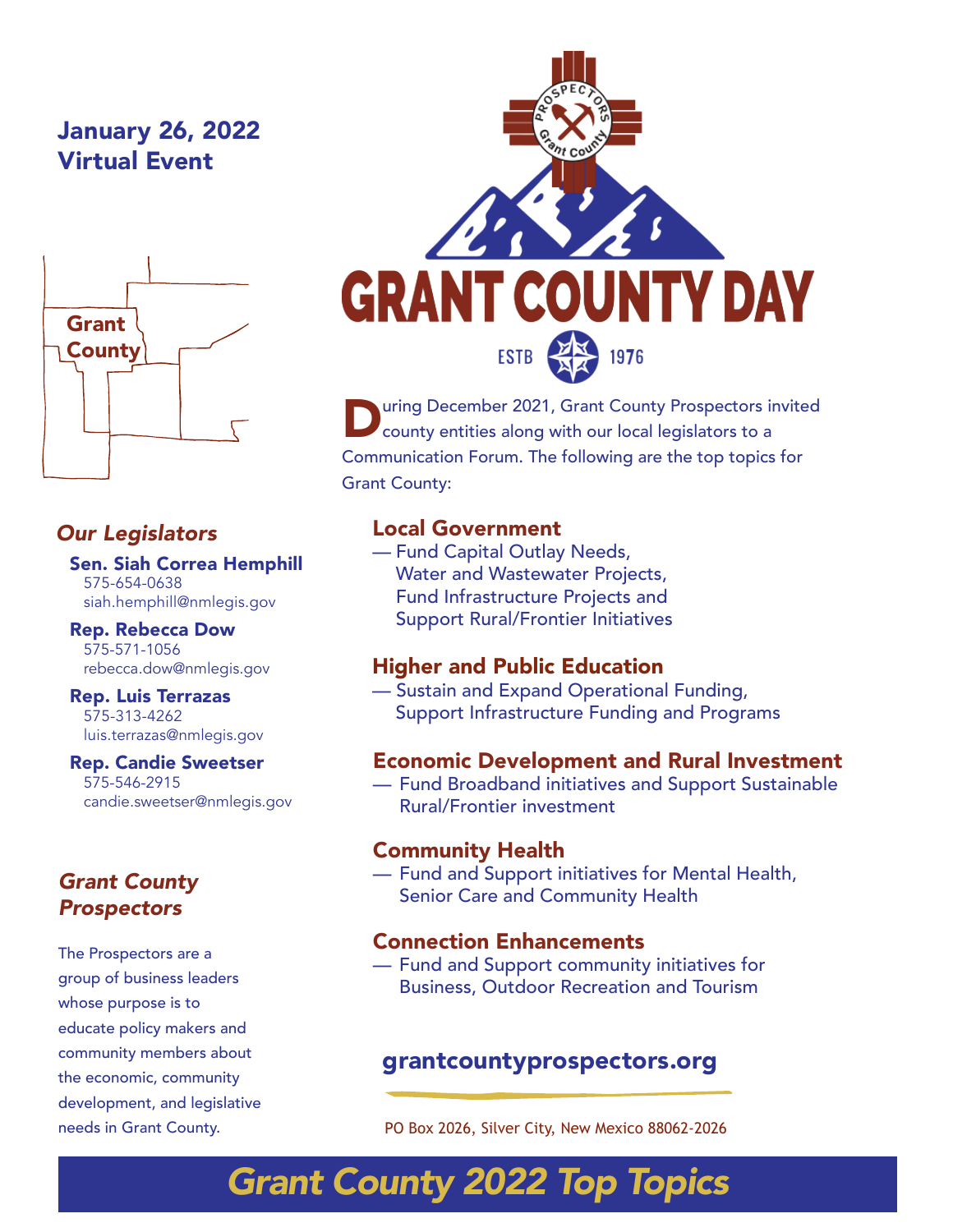## Local Government — Fund Capital Outlay Needs, Water and Wastewater Projects

## *Grant County*

- Bataan Memorial Park Improvements plan, design, construct and equip — \$750,000
- Vocational School plan, design, construct and equip — \$5,000,000
- Sheriff Department Fleet **Replacement** purchase and equip — \$340,000
- Grant County Park and Rec Comprehensive Plan plan and design — \$200,000
- Detention Center Behavioral Health Improvements plan, design, construct, equip and furnish — \$750,000

## *Town of Silver City*

- Gough Park/City Hall Renovation/ Recreation Facilities plan, design, construct, equip and furnish — \$8,000,000
- Memory Lane Cementary plan, design, construct, and equip  $-$ \$100,000
- Little Walnut Road Improvements plan, design, construct and acquire right of way — \$6,725,000
- **Golf Course Irrigation** plan, design, construct and equip — \$1,000,000
- Big Ditch Park Improvements plan, design, construct, equip and furnish  $-$ \$400,000

Grant **County** 

## *City of Bayard*

• Bayard Regional Wastewater Facility Improvements plan, design and construct

improvements; purchase and install equipment  $-$ \$3,000,000

- Bayard Sewer System Improvements plan, design, construct and equip — \$250,000
- **Bayard Fire Rescue Unit purchase** and equip — \$250,000
- Poplar Street and N. Railroad **Street Improvements** plan, design and construct — \$1,000,000
- **Municipal Streets** plan, design and construct improvements; purchase right-of-way — \$1,000,000

## *Town of Hurley*

- Water System Improvements plan, design, construct, equip and furnish — \$3,000,000
- Historic Chino Building Improvements plan, design, construct, equip and furnish — \$700,000
- Public Safety Bldg. Improvements plan, design, construct, equip and furnish — \$750,000
- Recreational Improvements plan, design, construct and equip  $-$ \$400,000

*We support reducing the* State Gross Receipts Tax*.*

## *Village of Santa Clara*

- Pedestrian / Bicycle Path plan, design, construct, equip and furnish — \$400,000
- Sports Complex at Central Elementary plan, design, construct, equip and furnish — \$500,000
- Ft. Bayard New Deal Theater plan, design, construct, equip and furnish — \$200,000
- Commercial Buildings purchase, plan, design, construct, install, equip and furnish — \$250,000
- Twin Sisters Water System Improvement plan, design, construct, equip and furnish — \$750,000

## *SW Solid Waste Authority*

**• Compactor** purchase and equip — \$600,000

## *Casas Adobes MDWCA*

- Water System Improvements plan, design, construct, equip and furnish  $-$  \$150,000
- Backhoe purchase \$150,000

## *Rosedale MDWCA*

• Water System Improvements plan, design, construct, equip and furnish  $-$ \$435,000

#### *SWNM Council of Governments*

**• Support bill** to secure additional funding for statewide COG — \$300,000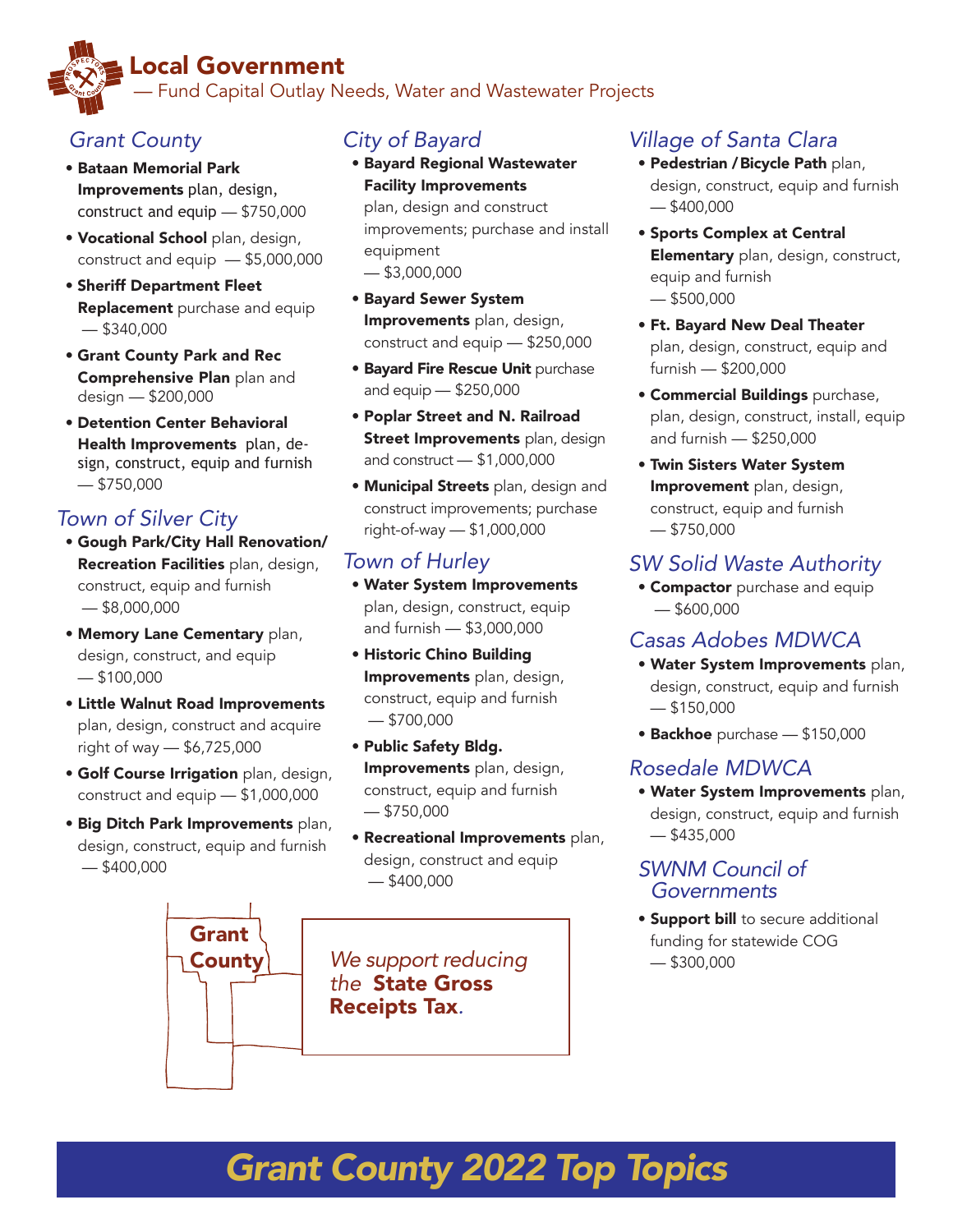## Higher and Public Education

— Increase Funding, Support Infrastructure and Programs

## *Western New Mexico University (WNMU)*

#### *Capital Requests — \$42.4 million*

- Deming Learning Center Phase  $1 - B - $4,160,000$
- Graham Gym and Kentucky Street Improvements  $-$ \$2,300,000
- School of Education/Early Childhood Building  $-$ \$12,000,000
- Vocational Technology Center  $-$ \$12,000,000
- Renewable Energy Projects  $-$ \$12,000,000

### *Support the following initiatives:*

- Increase to NM Higher Education Department and NM School Board of Finance threshold approval amounts.
- Annual allocation of money specific to BR&R funding.
- Non recurring BR&R, infrastructure and IT funding.

Grant **County** 

## *WNMU School of Education*

• WNMU Web-Based Network for Teacher Licensure (NeTL)  $-$ \$225,563

## *WNMU Early Childhood Programs*

- Continue RPSP funding — \$400,000
- Designate as a Center of Excellence — \$1,000,000

#### *Associated Students of WNMU*

• Wraparound Services introduced for both traditional and nontraditional students — \$750,000

## *WNMU Athletics*

• Men's Baseball & Women's Soccer Initiative — \$750,000

#### *WNMU Center for A Sustainable Future and Outdoor Programs*

- Build Disc Golf Course at Maudes Canyon — \$50,000
- Leadership, education, training & coordination — \$150,000

*We support the coordination and affordable efforts for Broadband implement Frontier and Rural Communities.*

## *Silver Consolidated Schools*

- Fire Alarms purchase, equip and install — \$1,374,526
- School Security Surveillance Cameras purchase, equip and install — \$427,600

## *Cobre Consolidated Schools*

- Student Transportation purchase and equip two activity buses — \$400,000
- Student & Staff Transportation purchase and equip two large SUVs  $-$ \$100,000
- Information Technology Equipment plan, design, construct, renovate, purchase, install and improve security cameras, access cards, including technology upgrades district wide — \$900,000

## *Aldo Leopold Charter School*

• Facility Improvements plan, design, construct, equip and furnish — \$350,000

## *El Grito Early Education*

• Support EDECD salary equity efforts for preschool teachers as to PED teachers.

#### *Guadalupe Montessori School*

• Facility Improvements and **Expansion** plan, design, construct, equip and furnish — \$2,000,000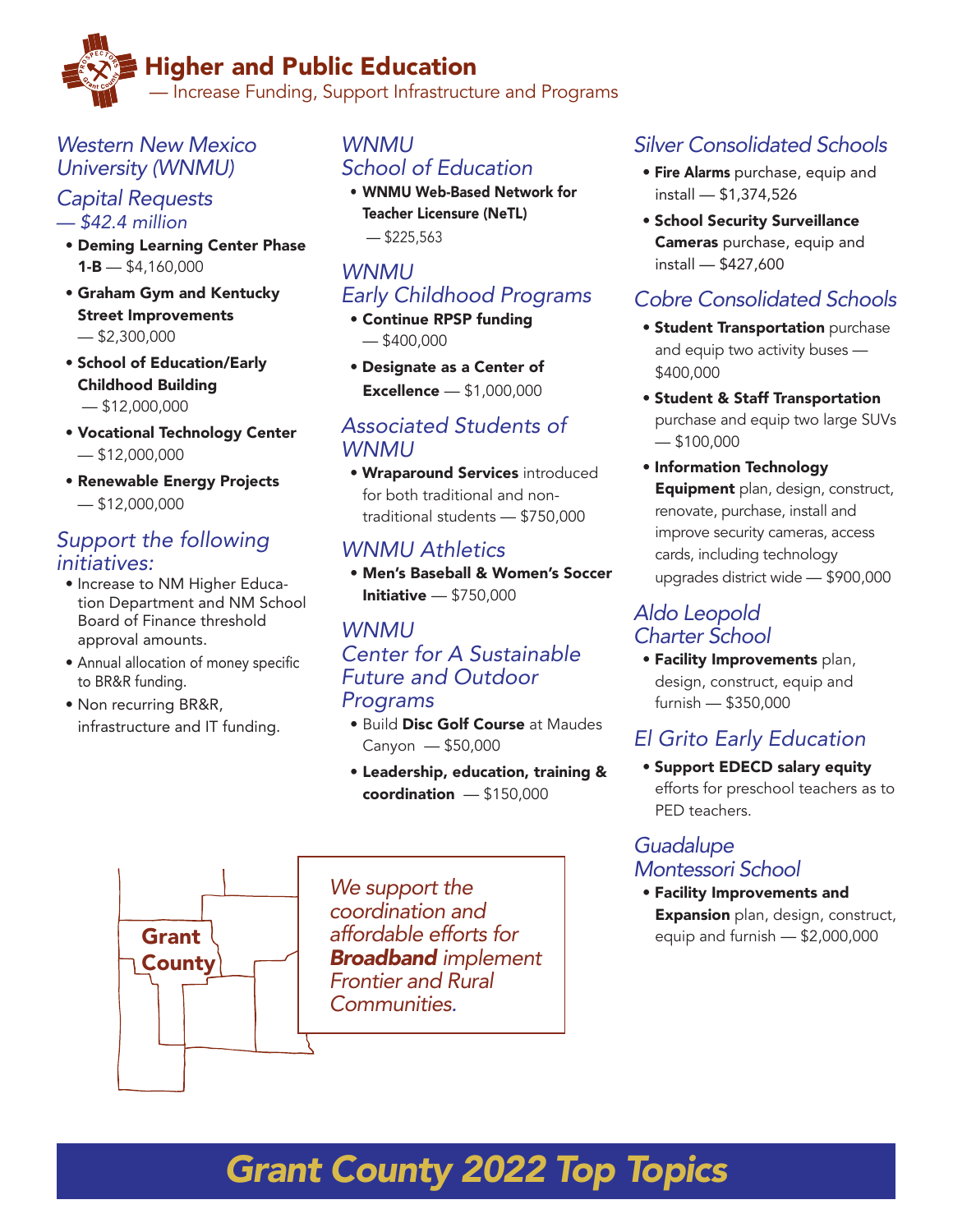## Economic Development and Rural Investment

— Fund Broadband initiatives and Support Sustainable Rural/Frontier investments

## *Silver City MainStreet*

- Silco Theatre Improvements
- plan, design, construct, equip and furnish — \$500,000
- Support NM MainStreet's statewide funding request.

## *Community Partnership for Children / LINKS*

*•* CPC continues to impact over 900 children/families through support for early childhood service providers. Funding from ECECD will increase local services and improvement efforts for Early Childhood Education.

## *Imagination Library*

*•* Increase support through the ECECD to cover all 33 New Mexico counties and provide over 19,000 children's books for literacy.

## *Grant County Workforce and Economic Development Alliance*

• Support regional and statewide initiatives to create jobs, improve quality of life and increase opportunities

## *National Center for Frontier Communities (NCFC)*

- Seeking content needs for *Frontier and Rural Report*.
- Fund a regional food storage facility to meet the NM Food, Farm and Hunger Initiative.
- Support NM Thrives Committee to end anti-donation clause.

## *Grant County Community Foundation*

**• Support efforts** to build sustainability in non-profit organizations, hire Program Administrative Manager, and provide community leadership inititiatives — \$100,000

## Connection Enhancements

— Fund and Support community initiatives for Business, Outdoor Recreation and Tourism

#### *Fort Bayard Historic Preservation Society*

*•* Facility Improvements plan, design, construct, equip and furnish  $-$ \$20,000

## *SWNM Collaborative*

**• Ft. Bayard Properties** plan, design, construct, equip and furnish  $-$ \$2,000,000

## *SWNM ACT*

• Support Five Points Initiative to stimulate growth of local communities

#### *Southwest Regional Museum of Art and Art Center*

• Building Improvement purchase, plan, design, construct equip and furnish — \$525,000

## *Tour of the Gila*

• Funding support for the 35th Annual Tour of the Gila — bringing the international cycling world to New Mexico



## Community Health

— Fund and Support initiatives for Mental Health, Senior Care and Community Health

#### *HMS (Hidalgo Medical Services)*

• Requesting additional funding for Compassion for Seniors (CFS) through the work of the Senior Services Network (SSN)

#### *Gila Regional Medical Center*

- Telecommunications Equipment plan, design, construct, purchase and install — \$1,000,000
- **EMS Ambulance** purchase and equip — \$310,000
- Medical Equipment purchase and install — \$600,000
- MRI Equipment purchase, install and upgrade — \$3,000,000
- CT Scanner Equipment purchase, install and upgrade — \$3,000,000

## *Grant County Health Council*

• Support increased funding through the Department of Health budget. Health Councils are chartered in NM law and statue as the primary health planning and coordination bodies for counties and tribal governments.



*Thank you, Sponsors. Working together for Grant County and New Mexico's growth.*